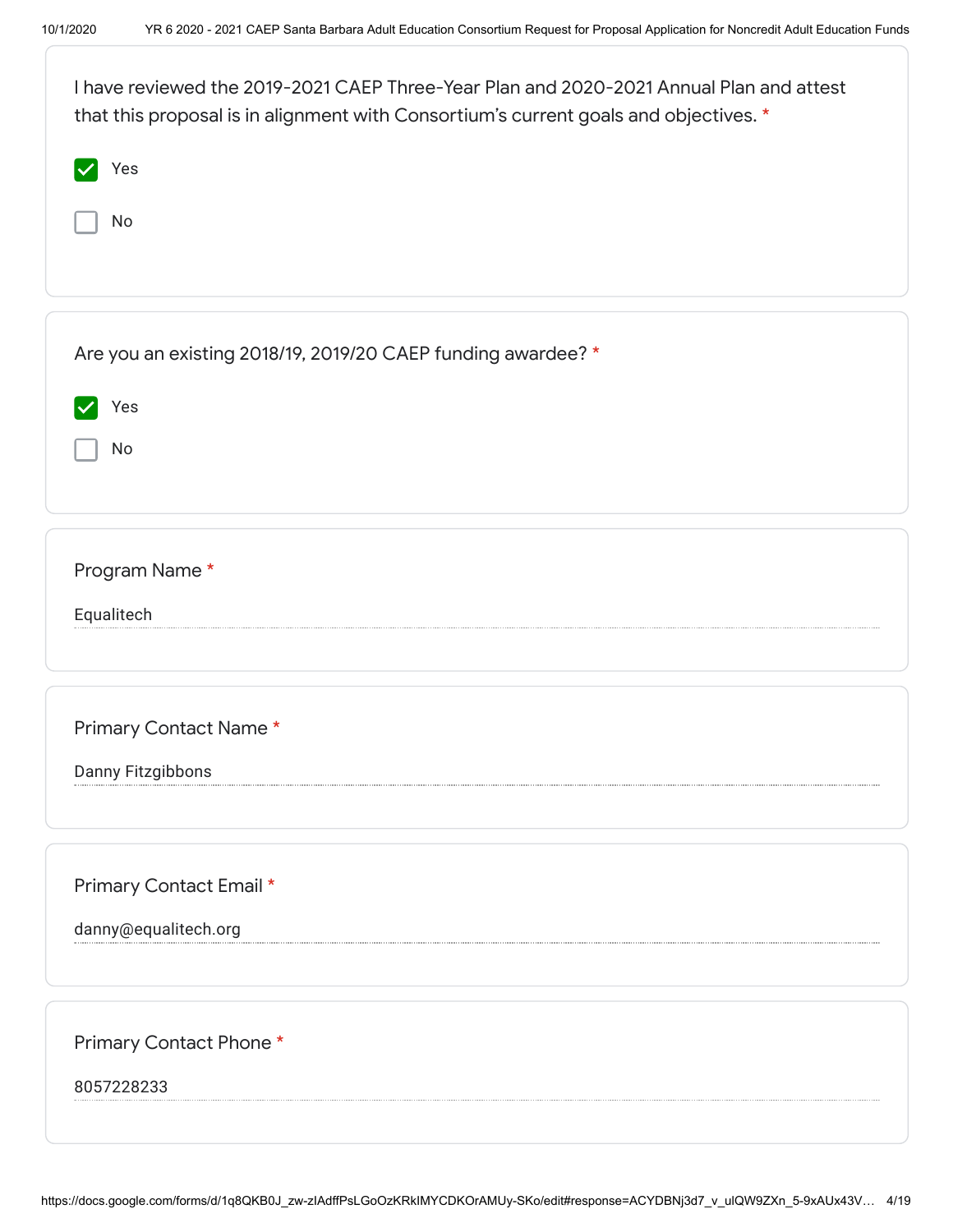Applicable Noncredit Program Area \*

- **Adult Education (ABE, ASE, Basic Skills)**
- English as a Second Language/Citizenship  $|\boldsymbol{\mathcal{p}}|$
- Entry or Reentry into the Workforce
- Adults with Disabilities
- Short-Term CTE/Programs in Pre-Apprenticeship  $\blacktriangledown$
- Literacy  $\blacktriangledown$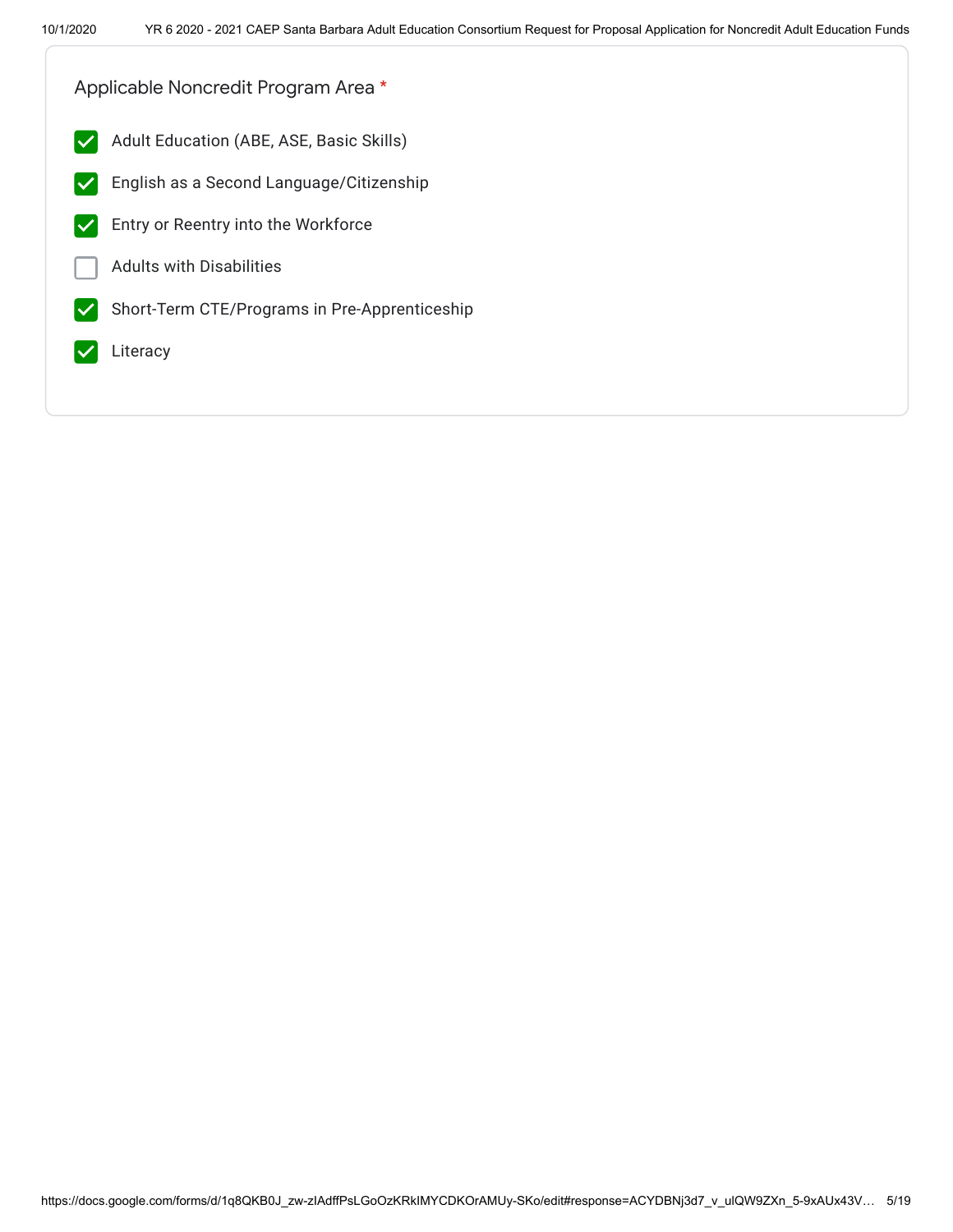1. Executive Summary: Please provide an executive summary of your proposed plan (to include overarching goals and outcomes) to create new programs or expand existing programs in one of the areas identified above. \*

Equalitech is requesting funds to continue expanding our Digital and Language Literacy Program (DLLP) which we launched in 2019 thanks to a grant from the Consortium. The program promotes lifelong learning in marginalized demographics which has subsequently expanded to include two subprograms: our Tech Promotoras Program, which encourages peer-to-peer tutoring, and our Whole-Staff Training Program that provides professional development to any size organization. Eurostat Statistics describes lifelong learning much how Equalitech has come to see it:

In general, lifelong learning encompasses all purposeful learning activities, whether formal, non-formal or informal, undertaken on an ongoing basis with the aim of improving knowledge, skills and competences. The intention or aim to learn is the critical point that distinguishes these activities from non-learning activities, such as cultural or sporting activities.

Equalitech has had a great deal of success with the DLLP in our first two years including the following highlights:

\* Expanded our core curriculum from six modules to eight. This instructor-supported course is designed to introduce absolute beginners to technology as well as strengthen their English language skills. \* Expanded our demographic reach to include seniors by adding a community access point at Encina Royale.

\* Expanded to five community access points (pre-COVID) through our work with partners at Goleta Valley Community Center, Casa de Los Carneros, Isla Vista Community Room, Immigrant Hope, and Encina Royale \* Re-branded our peer-to-peer tutoring to make it an official program called the Tech Promotoras Program. We just graduated (and hired!) our first Tech Promotora

\* Continued our partnership with United Way to provide our students with not only the foundational language program Lexia Core 5, used by GUSD, but also their more advanced programs, Reading Plus and Power Up for advanced students.

\* Pivoted to online learning in March 2020, and hired two additional temporary teachers.

\* Piloted our new Whole-Staff Training Program that has the potential to be a revenue generator. We trained 28 Isla Vista Youth Project staff members in various specific and general device literacy skills over four weeks.

Our second year has, of course, been complicated by the unforeseen challenge of providing services during a global pandemic. Fortunately for Equalitech, COVID-19 has opened as many doors as it has closed. With technology becoming the primary mode of communication for the world, the need to increase both technological access and literacy has become even more pronounced and Equalitech is in a position to provide both for our most vulnerable community members. In March, we distributed 25 laptops and provided approximately 40 hours of Zoom training to community members. We also quickly pivoted to online-learning providing 20-30 hours per week of our DLLP classes via Zoom per week and hired two additional teachers to handle the increased workload.

We truly are at the forefront of your Regional Need #8, as our full focus will be on distance learning, because, even post-COVID, distance learning will be our most productive method to scale our services to a wider community. We will also be implementing a professional development plan for our teachers, which will include Google and Microsoft certificates. Our Program Director/Lead Instructor is currently working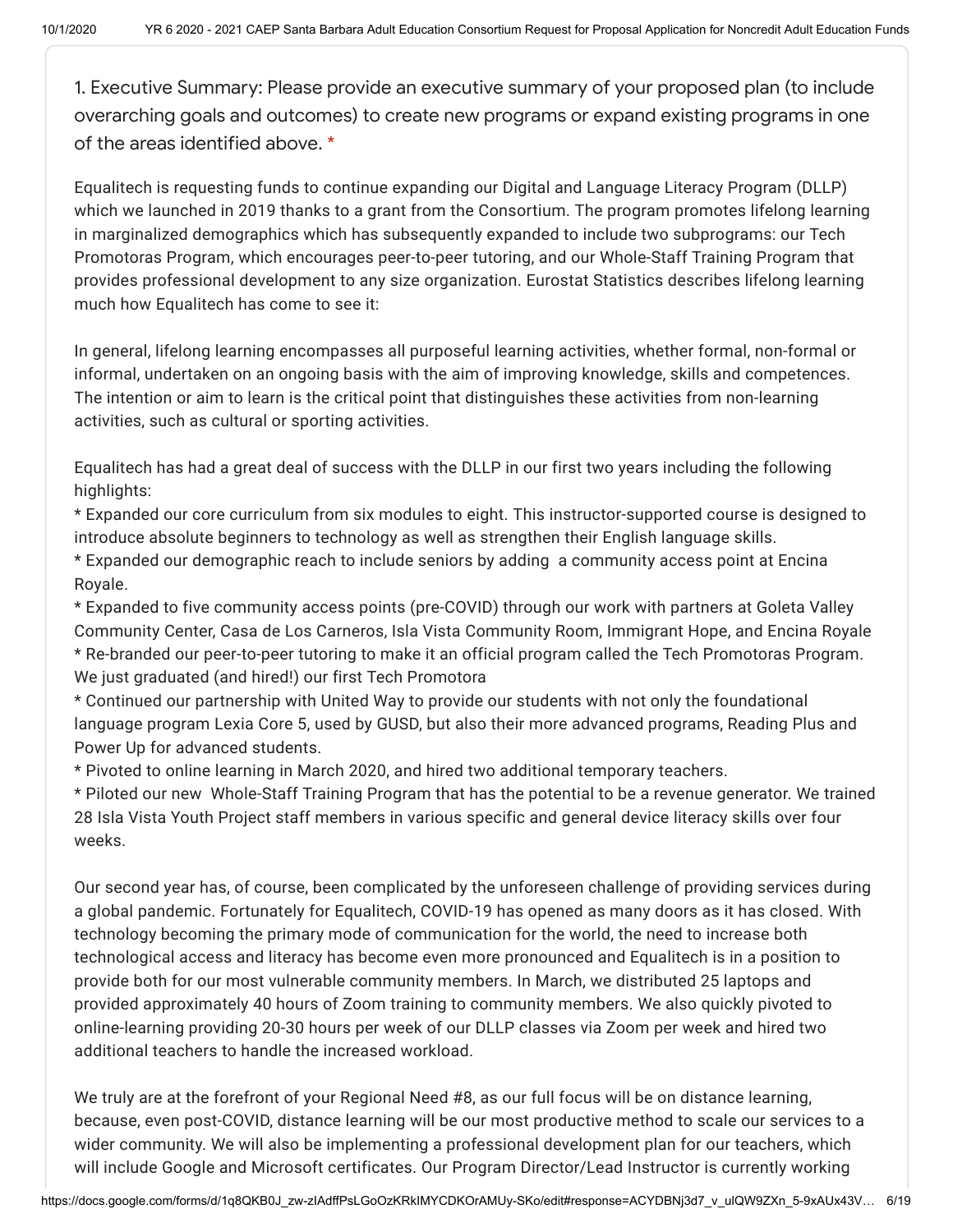10/1/2020 YR 6 2020 - 2021 CAEP Santa Barbara Adult Education Consortium Request for Proposal Application for Noncredit Adult Education Funds

towards both certificates. Of course, data will be a key component for Equalitech this year and we are excited to have a three-person volunteer data team being led by a very capable local community member and friend.

In our third year, we also look forward to expanding our new Whole Staff Training Program. With the onset of COVID, and many businesses now requiring their staff to work remotely, it became clear that there was a deficit in terms of technical skills. This past June we piloted a training program with one of our closest community partners, Isla Vista Youth Projects. Prior to starting training, we conducted the following research:

- \* A general needs assessment with organizational administrators
- \* A needs survey for the staff based on the results of the assessment with the administrations
- \* A concept based quiz to gauge existing knowledge

We then grouped the staff based on this research into three groups (high needs, moderate needs and advanced) and customized our training to accommodate each group as follows:

- \* A 2 hr webinar for the advanced group
- \* 4 weeks of weekly concept specific classes to the moderate needs group
- \* One-on-one appointments with Equalitech staff for the group with highest needs

At the end of the program, we administered the same concept based quiz to measure student outcomes and solicited honest and detailed feedback from the students. We saw approximately 20% proficiency improvement across all groups. The accompanying figure shows Quiz Scores Pre vs Post Webinars Group Scores

After reflecting on both our successes and challenges, for our next year of the program we realize that our overarching goals remain the same. We have made great progress towards these goals as outlined below in our status report and have added the additional goal of expanding our new programs that have become especially relevant thanks to COVID-19.

Goal #1 Increase student engagement

Outcome

- Completion of our self-paced curriculum templates
- Students engaged with our completed self-paced curriculum for professional skills development
- Students enrolled in SBCC non-credit or credit programs including ESL and GED
- Students finding employment as a result of improved technical and language skills

Goal #2 Scale our impact

Outcome

- Website redesign to allow students to easily sign up for our services
- Over 100 students enrolled in our online program

- Development of metrics as to how students engage with the learning content which helps shape future curriculum and allows contributors to know the efficacy of the program.

Goal #3

Partner with established local businesses and organizations that can support our mission by combining resources

Outcome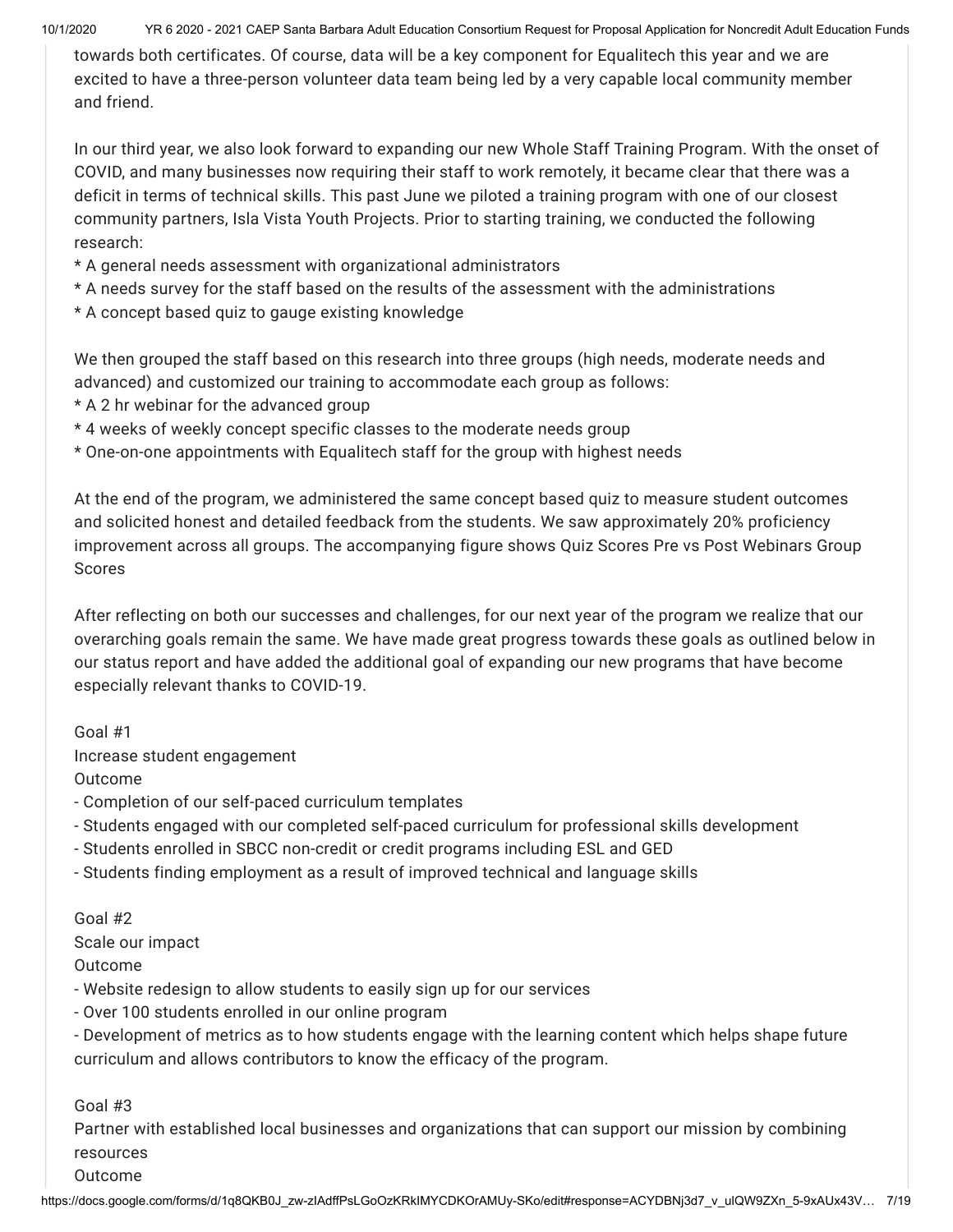- Development of additional community partnerships for recruiting students

## Goal #4

Expand/formalize new programs:

- Tech Promotoras

- Staff training in device literacy

Outcome

- Training Spanish speaking female students to be Equalitech ambassadors in their neighborhoods

- Training students to be instructors
- Allows organizations the option for whole-staff training
- Formalize a staff training program that brings in revenue to cover costs

We believe that Equalitech provides an essential service now more than ever. Before COVID, the digital divide directly contributed to the systematic marginalization of certain racial and ethnic groups; now that students and parents are forced to function in remote school and/or work settings, digital literacy has become a necessity rather than a desired skill set. Equalitech's commitment to democratize access to the digital world promotes equity and provides a critical lifeline for connectivity.

2. Integration: Please explain how your proposed program integrates adult education programs at SBCC and creates a transition to credit/transfer educational programs or creates a transition to the workforce (including, but not limited to, internships, jobs, pre-apprenticeships, and selfemployment). \*

Equalitech's primary goal is to prepare marginalized or vulnerable people for lifelong learning. Our Digital and Language Literacy curriculum provides a basic foundation of technical literacy that will serve students as they pursue educational or professional development opportunities.

"There is one basic skill that is becoming increasingly important in today's fast-changing technological universe: being able to learn and adapt to the new skills and training that will be required. Globalization and the growth of the fast changing knowledge economy mean that people need to upgrade their skills throughout their adult lives to cope with modern life, not just in the area of work but also in their private lives" (OECD, 2007).

Further, two of our eight modules, Workforce Readiness and Educational Readiness specifically address these needs and provide the technological skills necessary to transition to adult education courses at SBCC or to the workforce.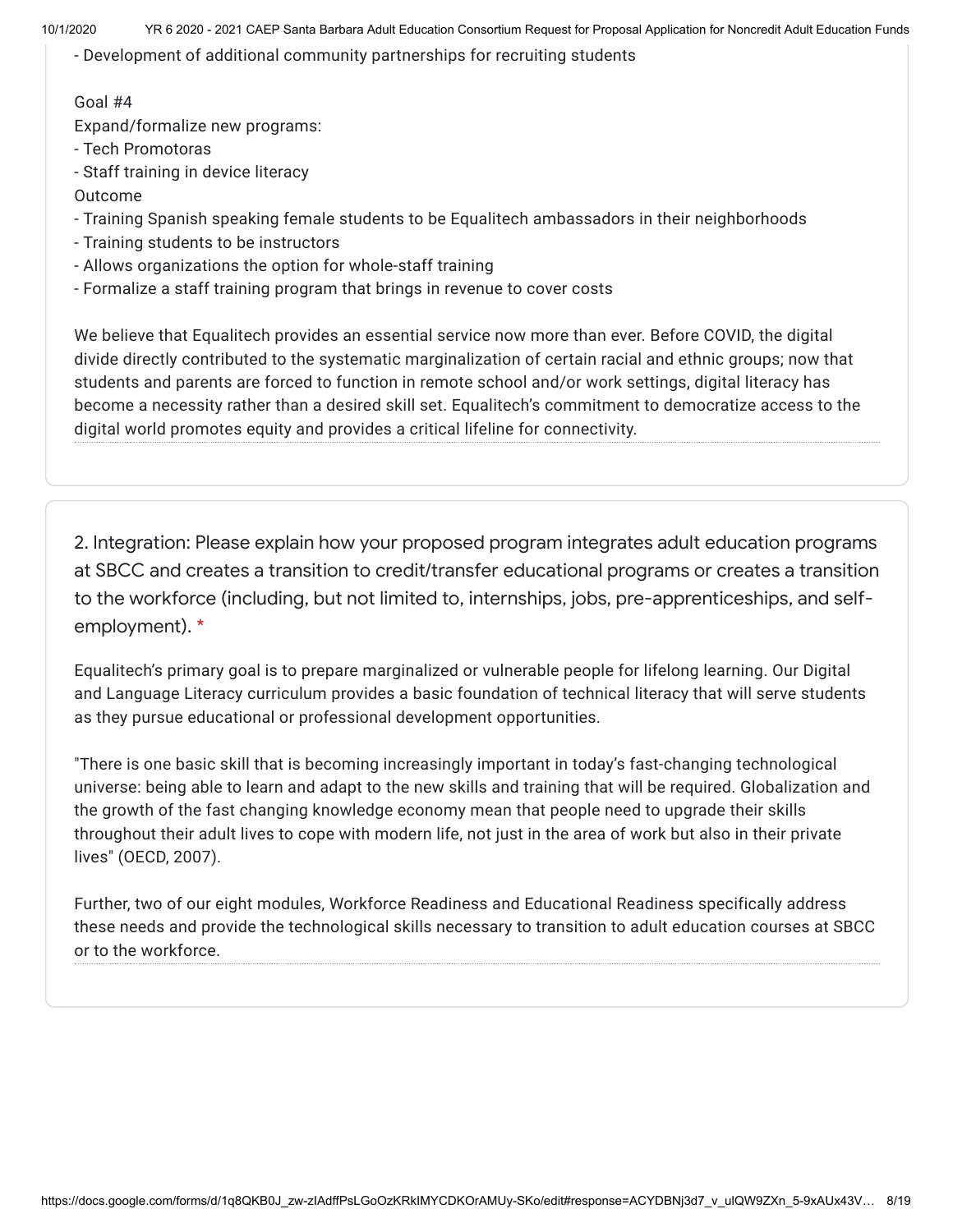3. Justification: Please justify the need of your proposed program and include research, labor market information, employer feedback, student surveys, or other relevant information and describe how funding will further your objectives. For programs that have previously received funding, please justify the need, include students served, and provide a status report on your existing award(s) and remaining balance(s). \*

In a study entitled "Barriers to lifelong learning" Marjan Laal notes that "lifelong Learning is fraught with economic, personal, social, foundational, technological, access, and motivational barriers that affect all of us in different ways." In a report commissioned by LSDA and prepared by the Institute of Employment Studies, Hillage and Aston (2001), split the barriers to LLL into 3 groups, as follows;

\* Attitudinal barriers: negative attitudes to learning, lack of confidence or lack of motivation;

\* Physical and material barriers; costs of learning (direct – fees, and indirect – transport, books, equipment, childcare), lack of time, lack of information, geographical, and;

\* Structural barriers: lack of appropriate education or training opportunities, constraints of the benefit system.

It is for these reasons, which Equalitech has experienced with many patrons/students over the last three years, that we updated our mission to read: Our mission is to remove barriers to learning, career opportunities and life skills by expanding free access to technology and education. We understand these barriers and work tirelessly to remove them. This work has become increasingly important during the pandemic as technological literacy is no longer optional.

In a study on California's Digital Divide, the Public Policy Institute of California noted:

Though most demographic groups have seen significant increases in broadband subscriptions at home, gaps persist for low-income, less educated, rural, African American, and Latino households. Between 54% and 67% of these households had broadband subscriptions in 2017, compared to 74% for all households.

That same study noted that 53% of low-income households without broadband cited lack of interest as a key barrier while 25% cited affordability.

According to BroadbandNow, California ranks as the 13th most well-connected state, with only 70% of the population having access to internet that costs less than \$60/mo. Locally, we are no exception, as Goleta and Santa Barbara rank 419th and 513th respectively in affordable city connectivity rates. According to US Census data from 2017, in the tract of Santa Barbara County known as Old Town Goleta, approximately 75% of the population is minority with a median household income of \$57,905. This statistic is significantly lower than the rest of the City of Goleta at \$81,398. Of the 5,936 residents in 2017, 12.3% lived below the poverty line, again higher than the entire city at 8.43% overall (overall population in Goleta is 30,671). There is a significant difference between Old Town Goleta and the rest of the city and for that reason, Equalitech has positioned itself as a resource for those that face more financial challenges and less resources in order to assist these individuals with technology and skills that could help them change their situations and advance themselves and their careers.

Finally, while state and city statistics can help paint a general picture of why our services are needed, the best evidence comes directly from our students and teachers. Here are a few examples: "Fernando is making great improvements on pronunciation and listening skills. He said it helps him at work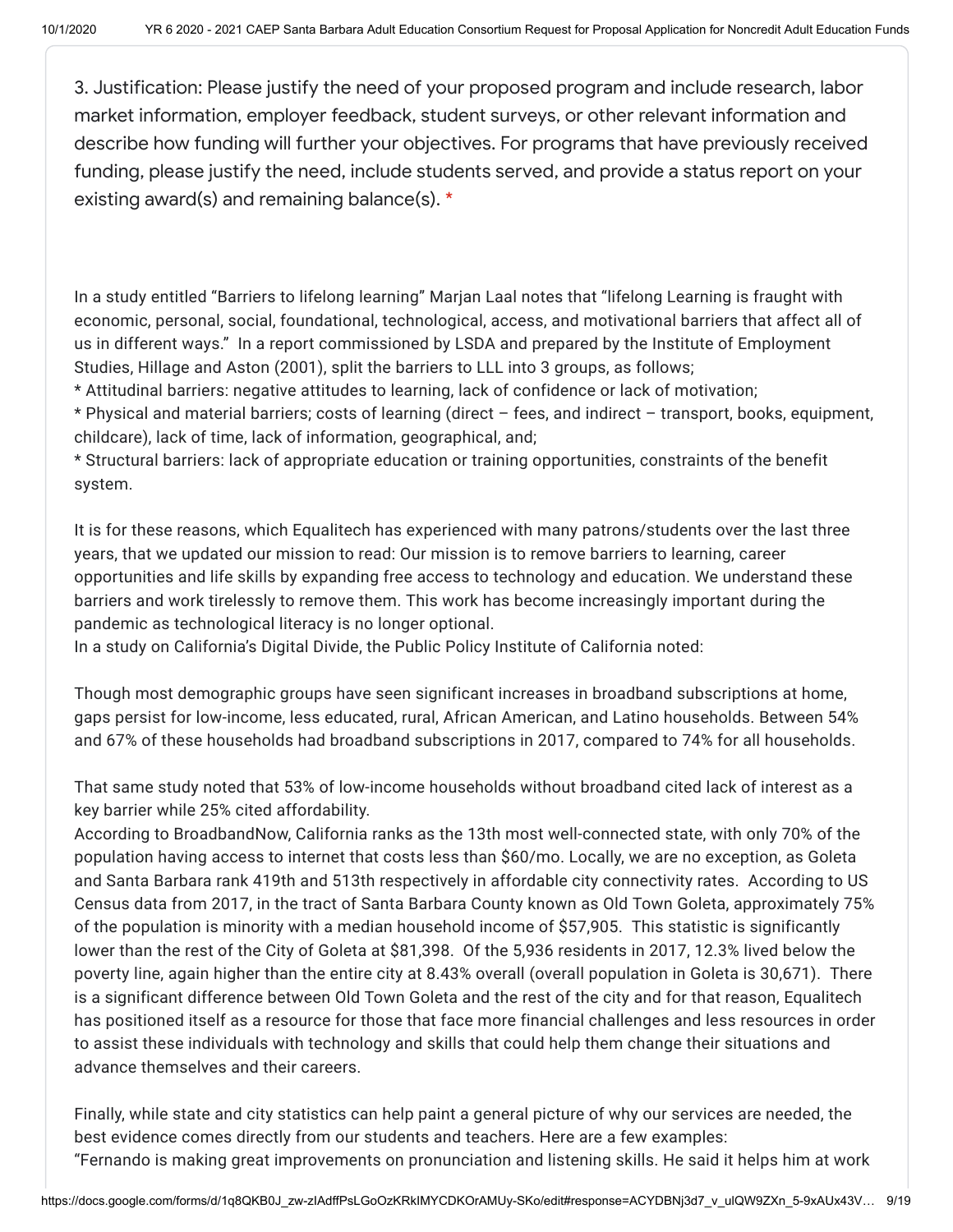10/1/2020 YR 6 2020 - 2021 CAEP Santa Barbara Adult Education Consortium Request for Proposal Application for Noncredit Adult Education Funds

to ask follow up questions to the customers with more confidence and to be able to express himself more clearly.

"This week Tom connected to Zoom by himself for the first time (for the past three classes, I gave him instructions over the phone). He also learned to send a picture via messaging and sent me a picture from his 90th birthday to practice."

Equalitech's overarching goal is to break down barriers that impede people's desire and/or ability to learn and empower themselves.

Status Report on 2019-2020 Reward

As of August 22, 2020 we have spent 97% of our budget from our first two-year cycle (2018), as well as 59% of our second two-year cycle (2019). We have completed the majority of the activities on our Activity Chart. Please see a summary below.

Activity #1

Activity Description

- Reach new students

Status Update

- 46 (pre-covid) new students from Encina Royale. 19 remained with us when we moved to online learning

- 56 new students enrolled in our general classes and one-on-one appointments

Activity #2 Activity Description - Add a component to our program Status Update - We did not add GED to our program - We did start a whole-staff training program

Activity #3 Activity Description - Empowerment and ownership Status Update - We began our Tech Promotoras Program with our first student turned instructor joining the staff on 8/17/20

Activity #4 Activity Description - Qualified help from community members Status Update - We put together a 3-person volunteer data team - We brought on a high school marketing intern

Activity #5 Activity Description - Interest level data Status Update - Our data team created helpful Google Form surveys and quizzes for our pilot whole-staff training project

- Team is currently working on a way to streamline the demographic data from our students

Activity #6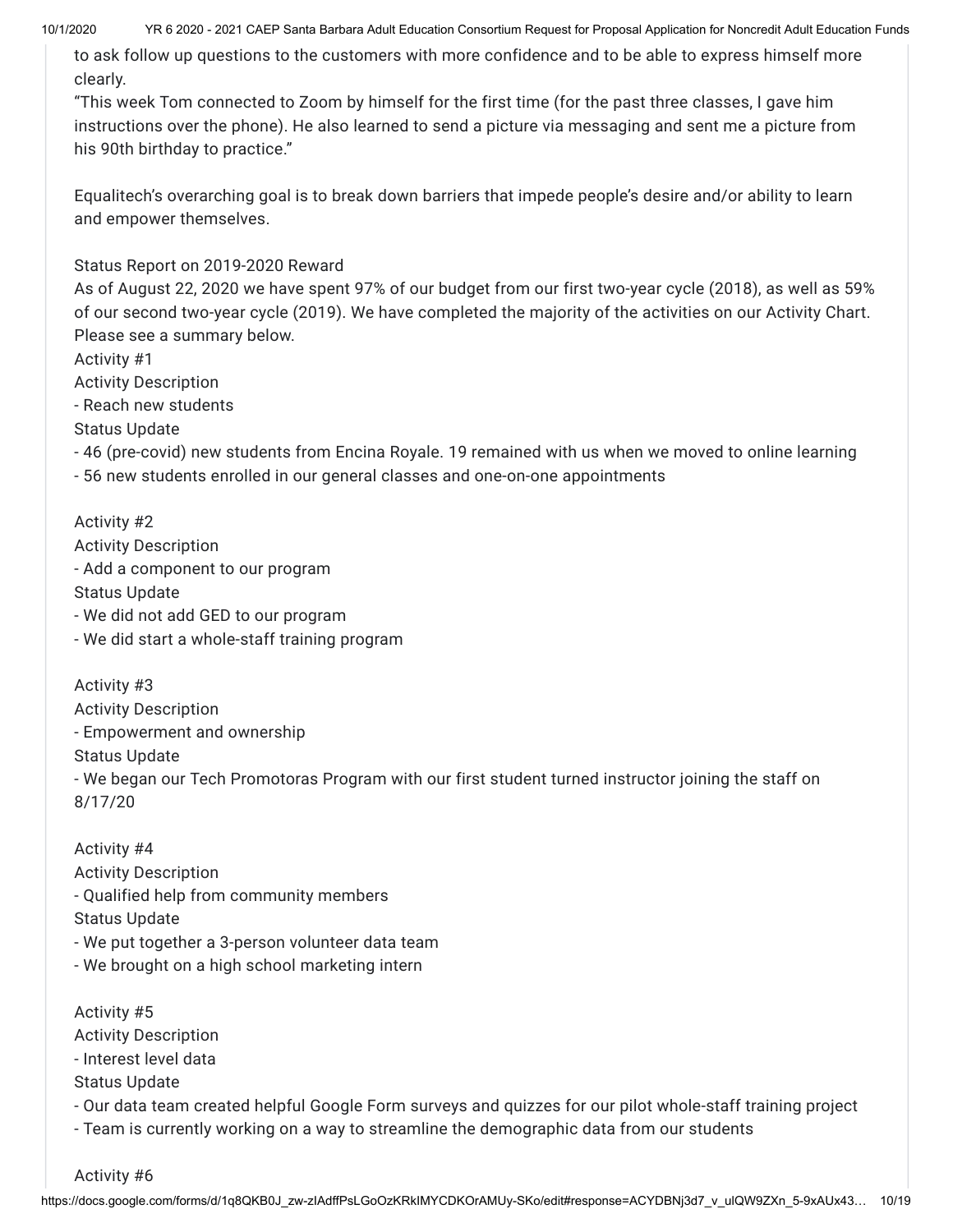Activity Description

- Disseminate the curriculum for the DLLP to many more community members

Status Update

- We did not create professional videos, as the budget did not allow for it. In retrospect, we realized that we did not need these videos for now.

- We did create a lot of marketing materials to inform community members of our services, including banners, flyers, and sandwich boards

Activity #7

Activity Description

- Reach more students on their own time and in a more convenient space

Status Update

- We scrapped the idea of putting 2-3 computers and a printer in each of our access points when COVID shut everything down

- Instead, we are doubling down on creating the self-paced curriculum

Activity #8

Activity Description

- Raise awareness of SBCC Adult Extended Learning noncredit course options

Status Update

- Equalitech always promotes continuation of lifelong learning, especially with SBCC

Activity #9 Activity Description

- Community members getting to know each other outside of the digital world

Status Update

- COVID forced us to scrap plans for get-to-know your community activities, but we will try to revive it when possible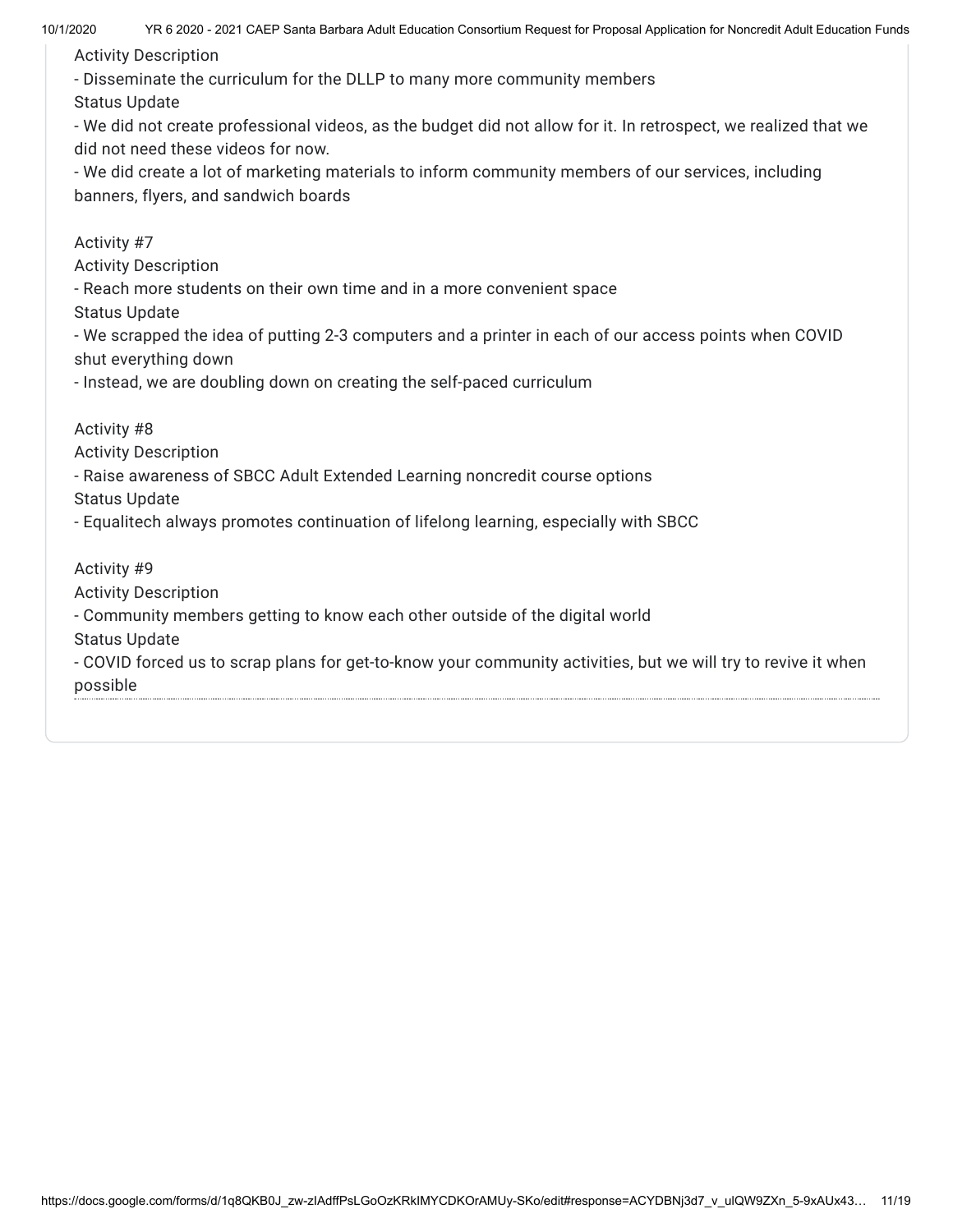4. Outreach & Marketing: Please describe your plans to conduct outreach and marketing to reach your target population and increase enrollments. \*

Through much trial and error, Equalitech has determined that the best way to conduct outreach to increase participation is to partner and/or collaborate with other organizations, as each organization brings its own strengths to the table. For example, we are collaborating with Partners in Education/Computers for Families to help educate parents on the digital platforms that schools are using. PiE/CFF excels in getting computers in the hands of families and providing them with a solid understanding of online security. We will take over from there by having a link to our education services on every computer they hand out. We are also beginning a collaboration with Gateway Education Services to provide device literacy skills to all of the families that they service. With our self-paced curriculum in place, we have the potential to help more than 1000 families with digital and language literacy.

Another outreach approach we are working on is based on the popular Health Promotoras that originated in Ciudad Juarez, Mexico in the 1970's. According to the Annual Review of Public Health, A promotora is a lay Hispanic/Latino community member who receives specialized training to provide basic health education in the community without being a professional health care worker. While most of their work entails educating target audiences about health issues affecting their community, they also provide guidance in accessing community resources associated with health care.

When we heard this term and what it meant, we realized right away that we had been inadvertently cultivating Tech Promotoras for more than a year. Our Program Director has created a training program to become a Tech Promotora and has enlisted a handful of our longtime students to join. He recently completed training for our first Tech Promotora and we were able to hire her 10 hours per week to engage current students and re-engage former students through phone calls. When COVID subsides enough, we will also implement our original plan of having Tech Promotoras conducting neighborhood outreach meetings and possibly house calls for device literacy training.

While we have come to realize that outreach really is our best marketing tool, Equalitech also stepped up its traditional marketing this year. We subscribed to a design company that can produce flyers, banners, and social media designs, etc.within 48 hours. Access to quick design turnaround has transformed our marketing strategy. We also brought on a wonderful high school marketing intern who has a passion for digital art. She is doing amazing Facebook and Twitter posts for us and is helping to develop and maintain a consistent branding presence.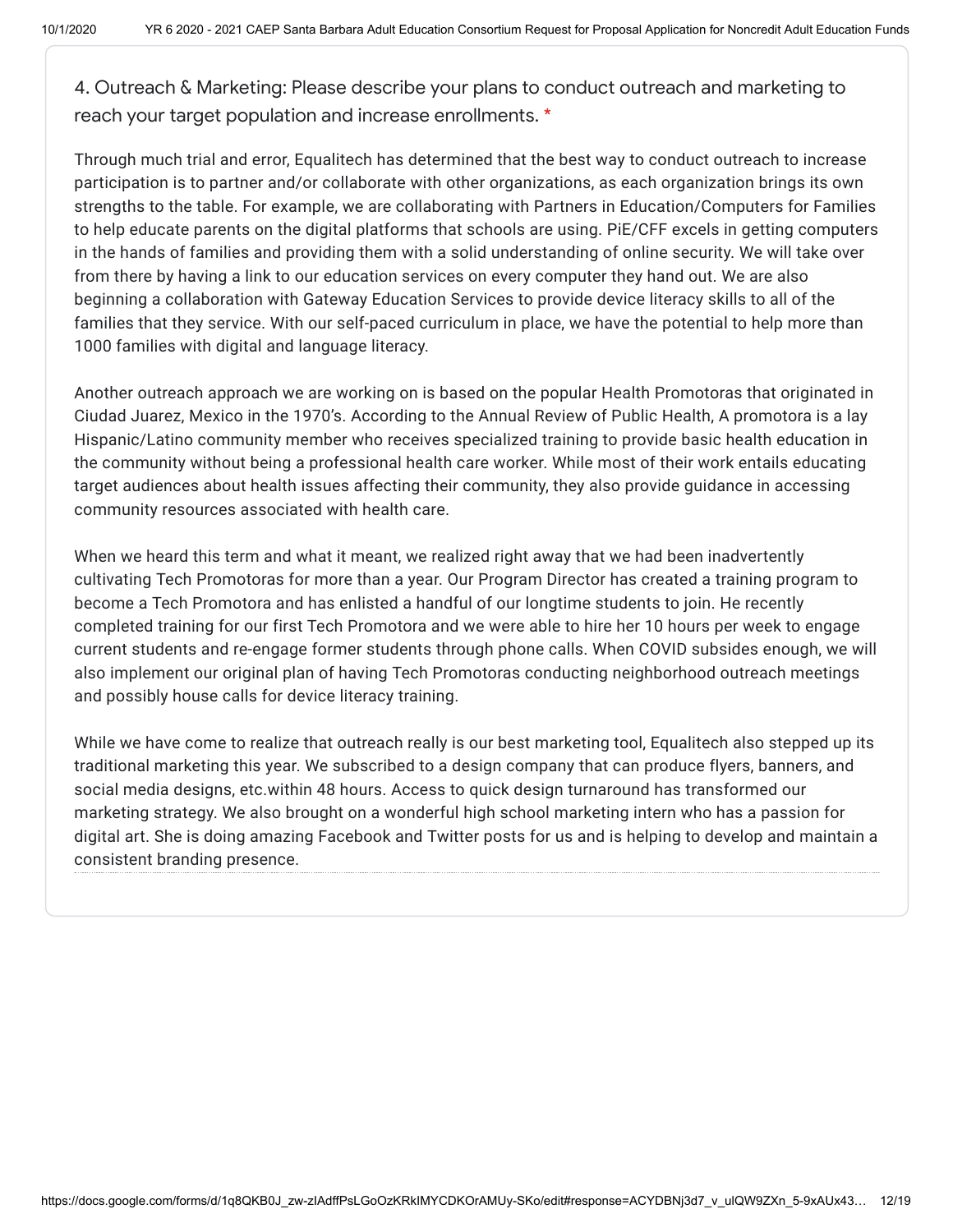5. Partnerships: Please provide 2-3 prospective CAEP Programs or Partners you plan to work with to maximize student and client participation and describe your prospective collaborative efforts; either with current CAEP programs and/or other external community entities. \*

The one CAEP program that we often collaborate with is the SBCC ESL Program. During the spring and summer of 2019 we hosted ESL classes at our main access point (GVTC). We were not able to provide enough of our own students who could consistently attend to keep the program going, but we are always in contact with and ready to collaborate with Sachiko. We are currently discussing how to help the families that she works with get training for the digital platforms that the schools are using for their children. Again, we know that the way we can be most effective for her is to have a self-paced curriculum in place that her clients can easily navigate and use from anywhere, anytime.

Equalitech will make it a goal this year to work more closely with the Workforce: One stop career center to see if we can direct our students who are seeking employment to this great resource.

As mentioned in the Marketing/Outreach question, we are working hard to cultivate multiple partnerships/collaborations and will continue to do so, as this is the best avenue to reach new patrons/students. In late winter, early spring we were working closely with the City of Goleta, Isla Vista Youth Projects, and Goleta Education Foundation to provide and staff QAC's and QAK's for the census. Unfortunately, COVID shut everything down the week it was all supposed to begin. We are excited to announce that Equalitech safely re-opened on September 2 specifically to assist the city as a census QAK every Wednesday from 3-7pm until Sept. 30. We are the only computer center in the County offering this service.

6. SBCC Noncredit Student Support Services: Provide your plans to integrate SBCC Noncredit Student Support Services in order to assist students in obtaining abbreviated educational plans. \*

We welcome the opportunity to work with SBCC Noncredit Student Support Services (NSSS). We would be happy to host NSSS at anyone of our access points to provide information to our students. Furthermore, we plan to integrate SBCC's offerings into our curriculum by showing students where they can sign up for classes online and continue to advertise course offerings at our various access points.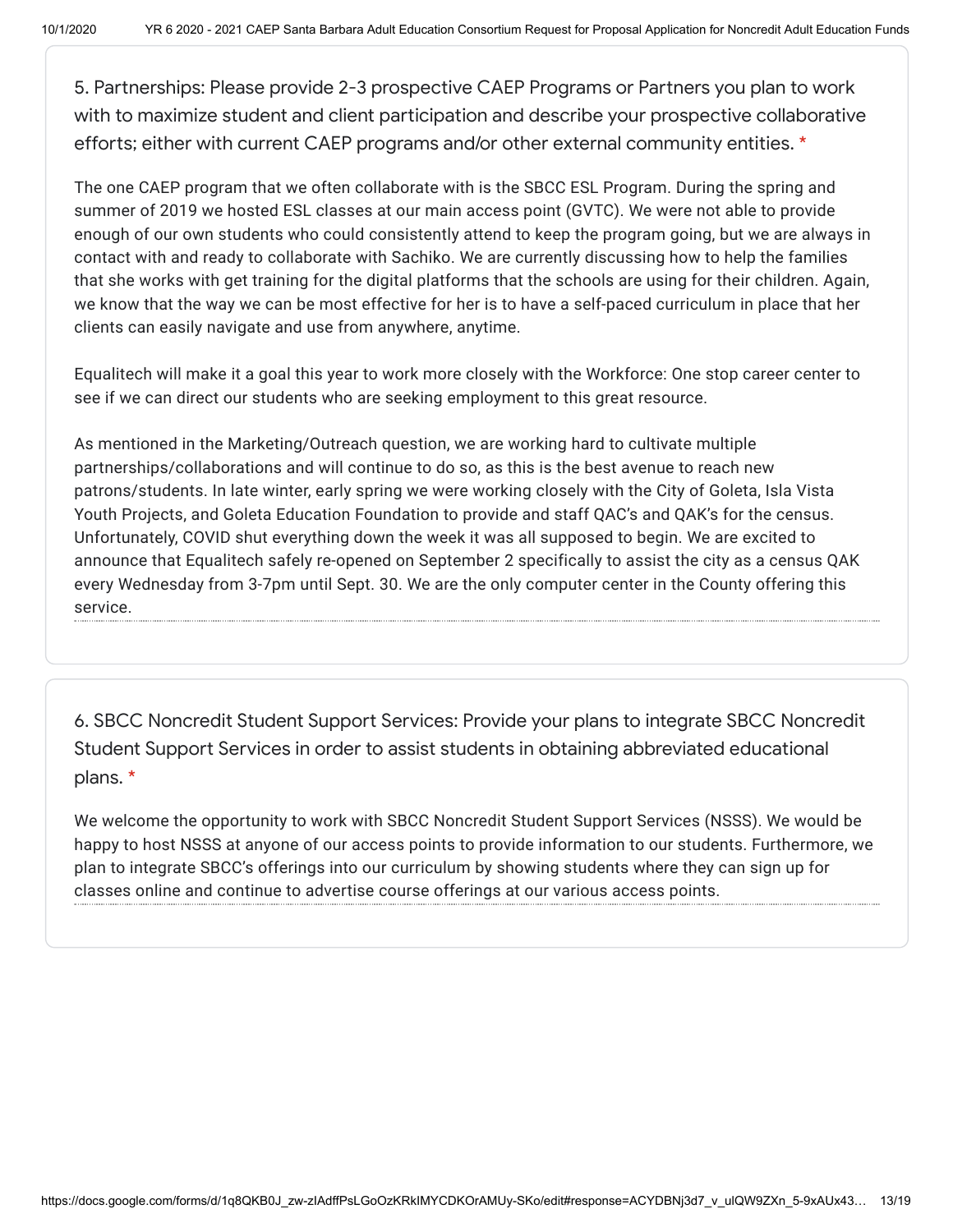7. Alignment: Please describe how your program is in alignment and furthers the Consortium's goals and objectives as stated above. \*

Equalitech has been working to eliminate, or "Bridge the Digital Divide" since its founding in 2016. Our first mission to provide free community access to computers and high-speed WiFi quickly evolved into teaching computer literacy, which then continued to evolve into digital and language literacy. Today we find ourselves more relevant and more nimble than ever before to be able to address the current crisis that has forced the entire world to go on to devices. Notice how we changed our vernacular to say devices rather than computers, because just as the Consortium needs to evolve its goals and objectives, Equalitech success depends on identifying current needs and problem solving to address these needs..

"Lifelong learning is a bumpy journey and we need to always try to put ourselves in the shoes of our patrons/students in order to be able to best serve them.

Learning often comes from confusion, problems, the uneasy realization of lacking adequate skills and knowledge, and discomfort (Joyce, B. R., Weil, M. & Showers, B. 1992)."

"To successfully navigate the permanent whitewater of today's work world, managerial learning cannot be left to training courses and degree programs. It must become a day-by-day, integrated discipline practiced on the job, a journey of exploration that corrects its course as it proceeds" - Peter Vaill, former dean of the school of Business and Public Management at George Washington University.

# Objective #7

- Support new activity to support distance learning and ensuring continued educational support for adult learners, faculty, and staff in response to COVID-19;

How we align:

- This is our #1 goal for the year. We are focused intently on completing our self-paced curriculum templates so that we can not only offer our existing online group classes and one-on-one appointments, but also be available for anyone, anywhere to be able to learn digital and language literacy skills anytime.

# Objective #1

- Short---Term CTE in career skills training courses How we align:

- Our mission is to break down barriers to learning and empowerment and foster the love of learning so that any given person can feel comfortable seeking higher education or more professional development.

## Objective #4

- Noncredit English as a Second Language

How we align:

- Our main education program is called the Digital and Language Literacy Program because we offer access to digital English language development programs as well as Spanish language development. Furthermore, our go-to free language program, Duolingo, has a dozen other languages anyone can access.

# Objective #8

- Develop a strategic plan that addresses systemic racial injustices within our membership, partners and programs.

How we align: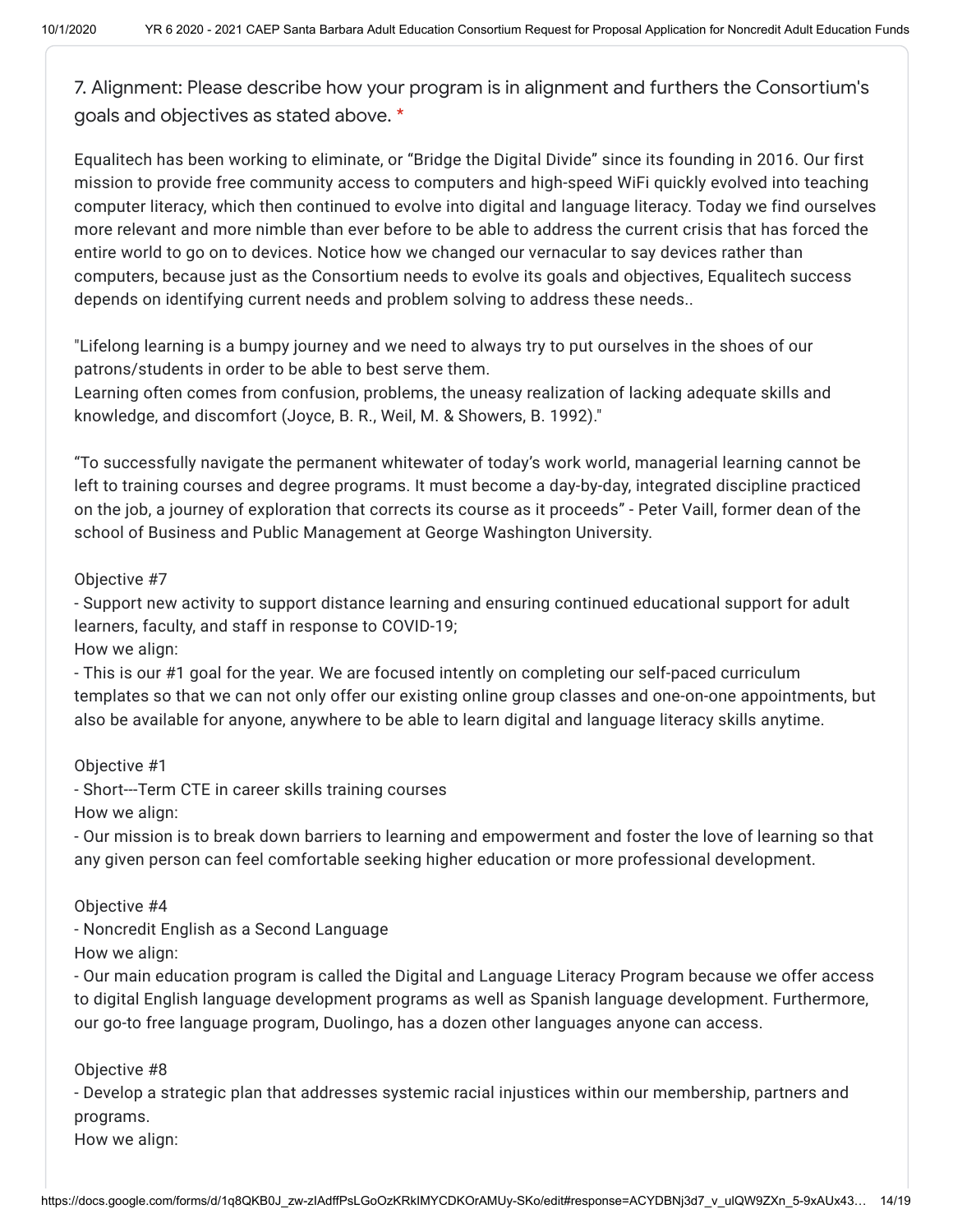10/1/2020 YR 6 2020 - 2021 CAEP Santa Barbara Adult Education Consortium Request for Proposal Application for Noncredit Adult Education Funds

- This is something that is simply baked into who we are. We exist because of systemic racial and economic injustices that helped create digital divides around the world, the nation, the county and our city.

8. Leveraging Funds : Please describe what other funding sources, and the percentage of those funding sources, will be used to support your CAEP proposed program. \*

Over the last year, Equalitech has received multiple grants from the City of Goleta, Fund for Santa Barbara and the Santa Barbara Foundation. We also typically bring in about 12% of our budget from individual and corporate donations. We used about 50% of the first FFSB grant for our DLLP program and we are using 100% of the the second FFSB and the SBF grants for the DLLP program by hiring two temporary teachers to help our program director alleviate his full teaching schedule. We typically use about 25% of the City grants for our DLLP program. Monies not used for the DLLP program go towards rent, utilities, insurance, advertising, and helping patrons who use our computers but do not participate in the DLLP program.

Finally, during this past year Equalitech has benefited greatly from the In-Kind support of our wonderful volunteers. They contribute in a wide variety of ways from keeping track of purchased/donated tech equipment, creating Google Form quizzes for our Whole-Staff Training Program and our self-paced curriculum templates to wiping the tables clean and sweeping the floors on Fridays. We would not be where we are today without volunteers and we are always looking for more.

9. Diversity, Inclusion, and Equity: Please describe how your program will create a diverse, inclusive, and equitable educational experience for adult learners. Please identify strategies in which your program plans to address racial inequality and professional development support for instructors and staff. \*

As mentioned in how we align with objective #8, these characteristics are what spurred the creation of EqualiTech. The idea for a community tech center came from the implicit economic and racial injustice of not having free, public access to computers and high-speed WiFi in Old Town Goleta. Equalitech envisions a world in which every person, regardless of socioeconomic status, has the opportunity to thrive in today's technologically driven society. In the three years we have been in operation, we have helped all adults, including unsheltered, physically challenged, economically disadvantaged, immigrants, marginalized seniors, and folks from numerous ethnic backgrounds. We will continue to seek out the most vulnerable members of our community to try to offer confidence, dignity, and therefore the empowerment to experience and enjoy lifelong learning. Our board is half women and all three of our teachers are bilingual immigrants.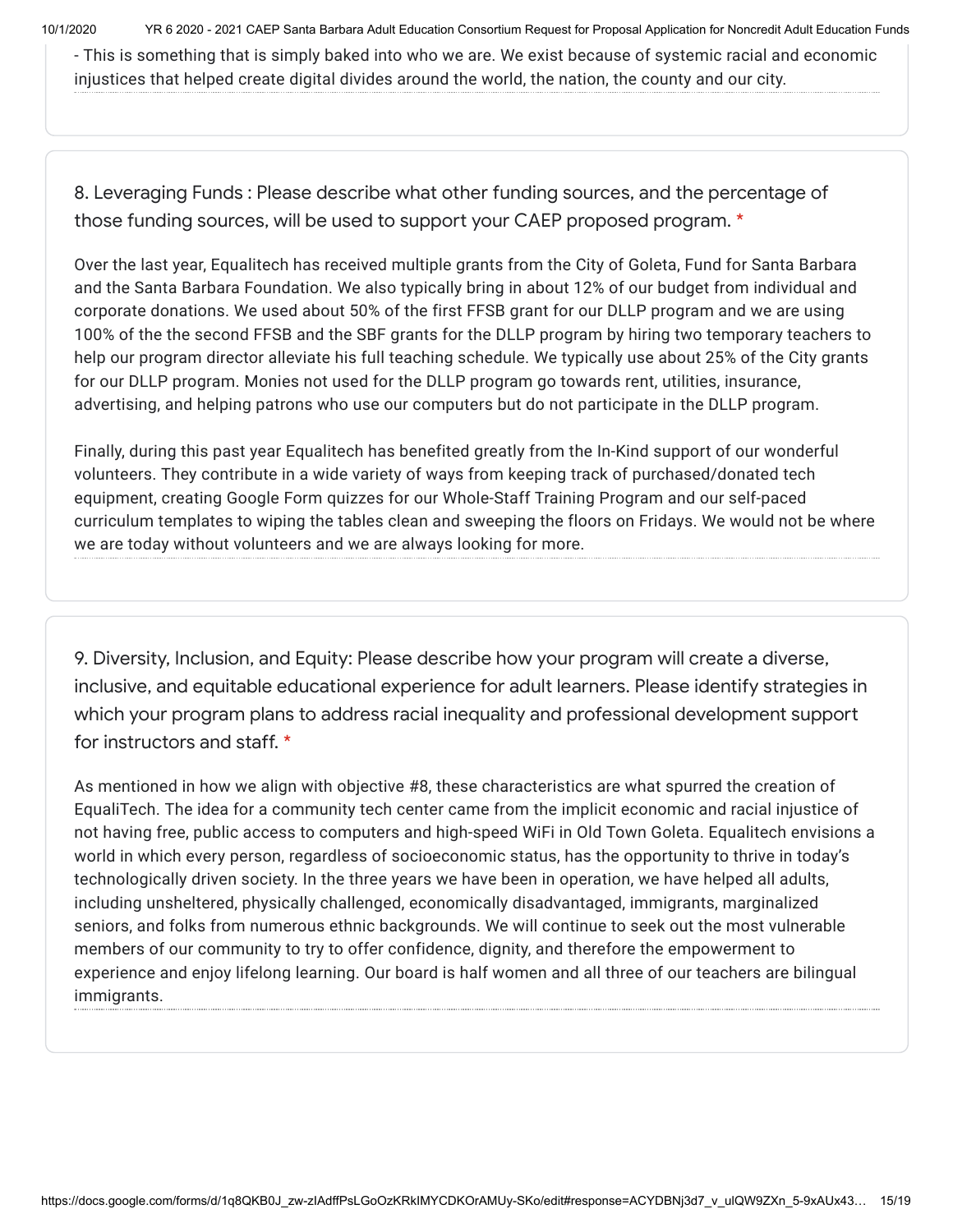10. Potential Budget Reductions: Please describe what specific programming needs and/or services your program would reduce or eliminate should the CAEP grant budget be reduced (range 10-25% at any point during the grant cycle). Please note that final budget reductions would be determined by the Santa Barbara Adult Education Consortium based on the Consortium's priorities and goals. \*

Equalitech would begin by reducing the Consultant fee and then move on to the Marketing budget, as we would not want to cut into our teacher salaries.

# 6. Activity Chart \*

Please use the Activity Chart provided in the link under the instructions and email to [sbaebg@gmail.com.](mailto:sbaebg@gmail.com) The Activity Chart should outline your program's specific objectives and activities, along with a timeline for completion, the person/agency responsible, outcomes and data capture methods. Please attach additional pages if necessary.

I certify that the Activity Chart has been completed and emailed to **shaebg@gmail.com** 

## Total Budget Requested \*

\$85,000

1000 (Instructional Salaries) \*

Total dollars requesting for INSTRUCTIONAL PERSONNEL (include 25% for BENEFITS in 3000 section below)

\$63,000

1000 Detail \*

Please provide a detailed budget for this category.

Salary and Taxes for Lead Instructor/Program Director at 45K annual salary + 2 more teachers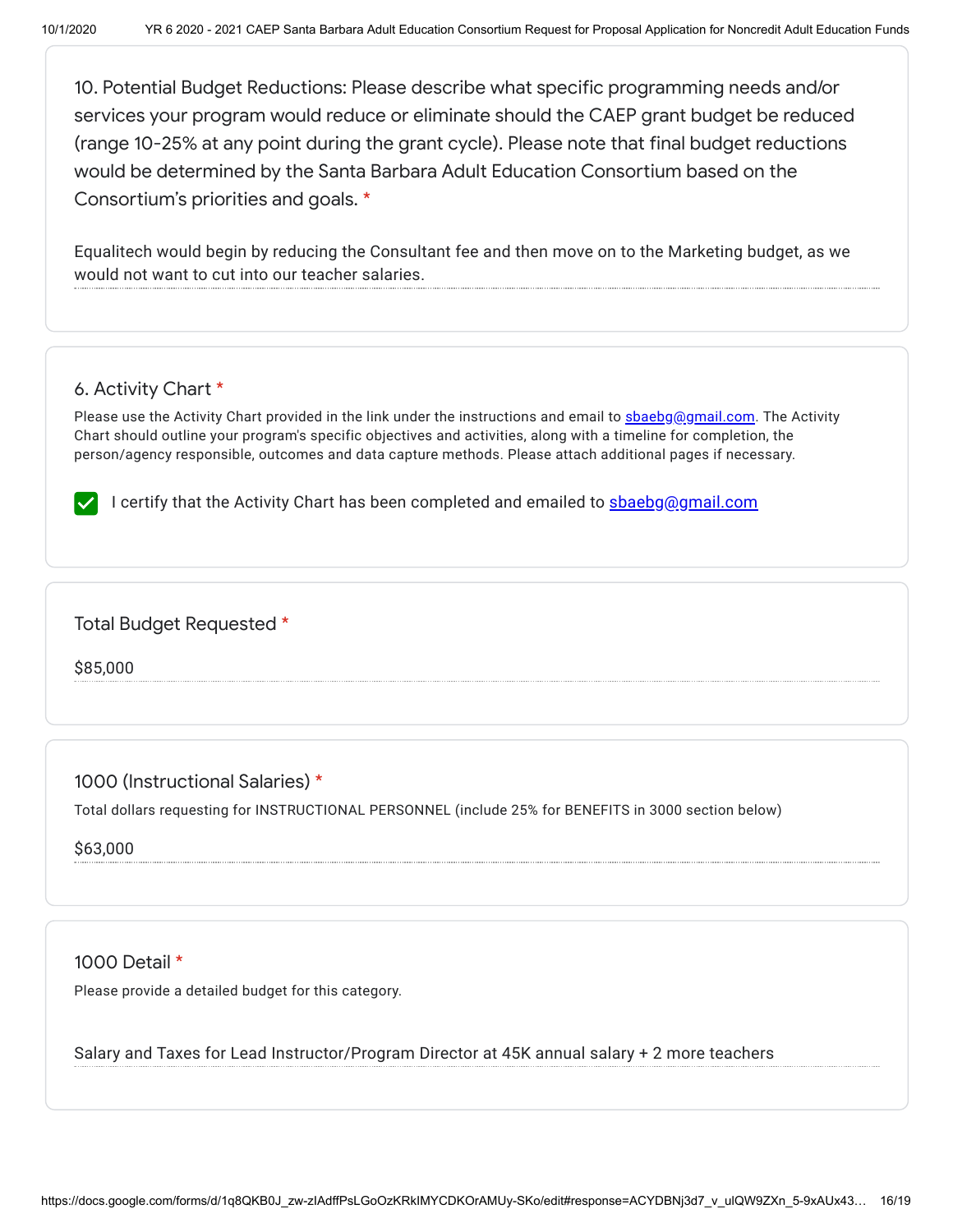# 2000 (Noninstructional Salaries) \*

Total dollars requesting for PERSONNEL (include 25% for BENEFITS in 3000 section below)

### \$6,000

2000 Detail \*

Please provide a detailed budget for this category.

Salary and taxes for Tech Promotora Position -- 10 hours per week at \$12 per hour

## 3000 (Benefits from 1000 and 2000 categories) \*

Total dollars requesting for BENEFITS . The average benefit rate is 25%.

### No benefits

### 4000 \*

Total dollars requesting for INSTRUCTIONAL SUPPLIES and NON-INSTRUCTIONAL SUPPLIES and Computer Software (not Hardware).

\$2,000

## 4000 Detail \*

Please provide a detailed budget for this category.

The \$2,000 is actually for marketing, but I'm not seeing a marketing category this year

### 5000 \*

Total dollars requesting for CONSULTANTS, MEETINGS, PROFESSIONAL DEVELOPMENT

#### \$14,000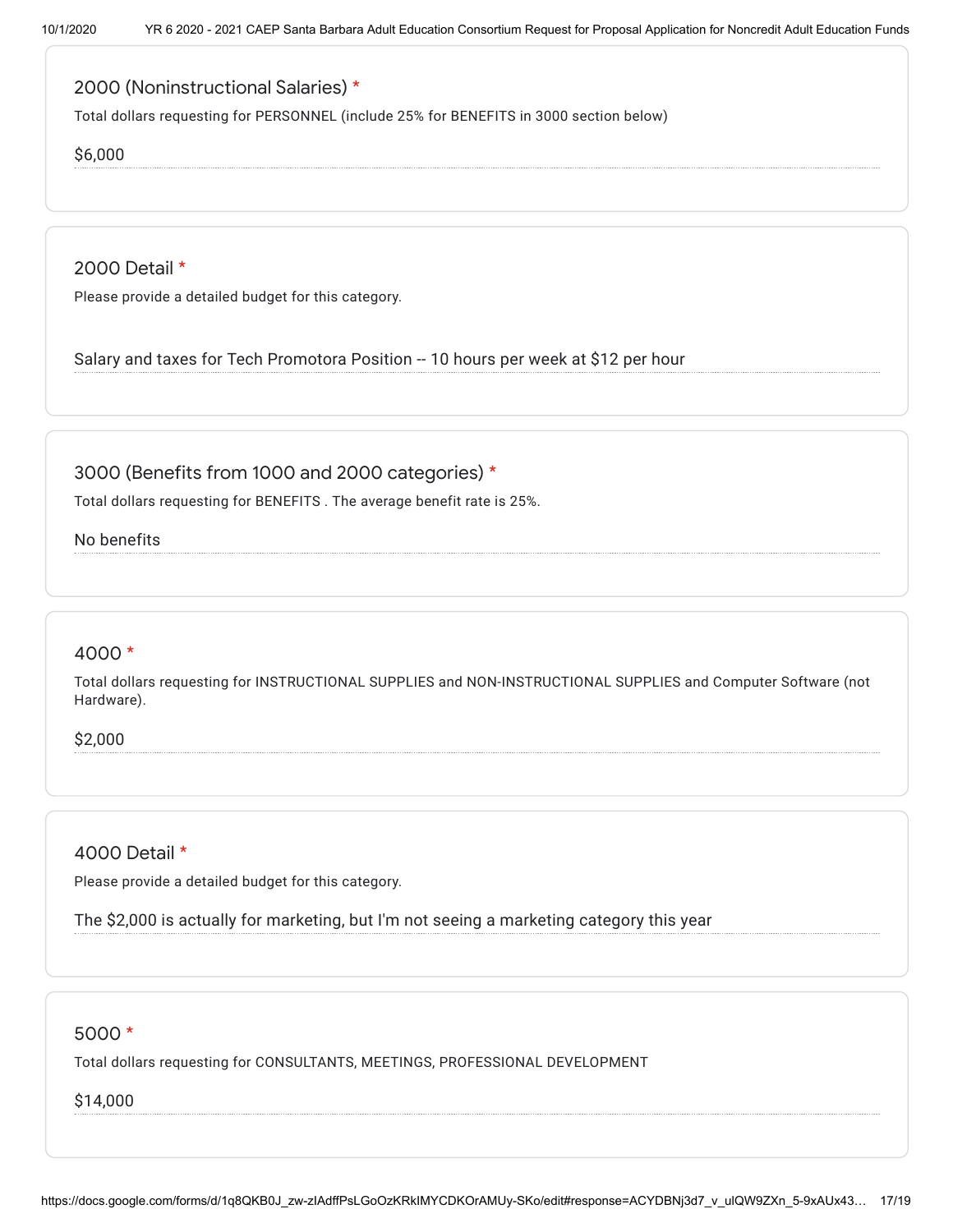### 5000 Detail \*

Please provide a detailed budget for this category.

Educational Consulting fee for Danny Fitzgibbons, including payroll tax

## 6000 \*

Total dollars requesting for CAPITAL OUTLAY (Computer Hardware)

\$0

6000 Detail \*

Please provide a detailed budget for this category.

## Not asking for hardware

Do you currently receive other NON-CAEP funding that supports the proposed activity? If yes, please describe how additional funding expands or supports that activity. \*

Yes. This year we used two emergency COVID grants to hire two temporary teachers to meet the demand for online, distance learning.

What is your sustainability plan for this activity when funding is no longer available? \*

First, we are cultivating local foundations to help spread the costs. For example, we also just applied for a multi-year grant from the Fund for Santa Barbara. Second, we have piloted a Whole-Staff Training Program that we hope will become a fee for service program.